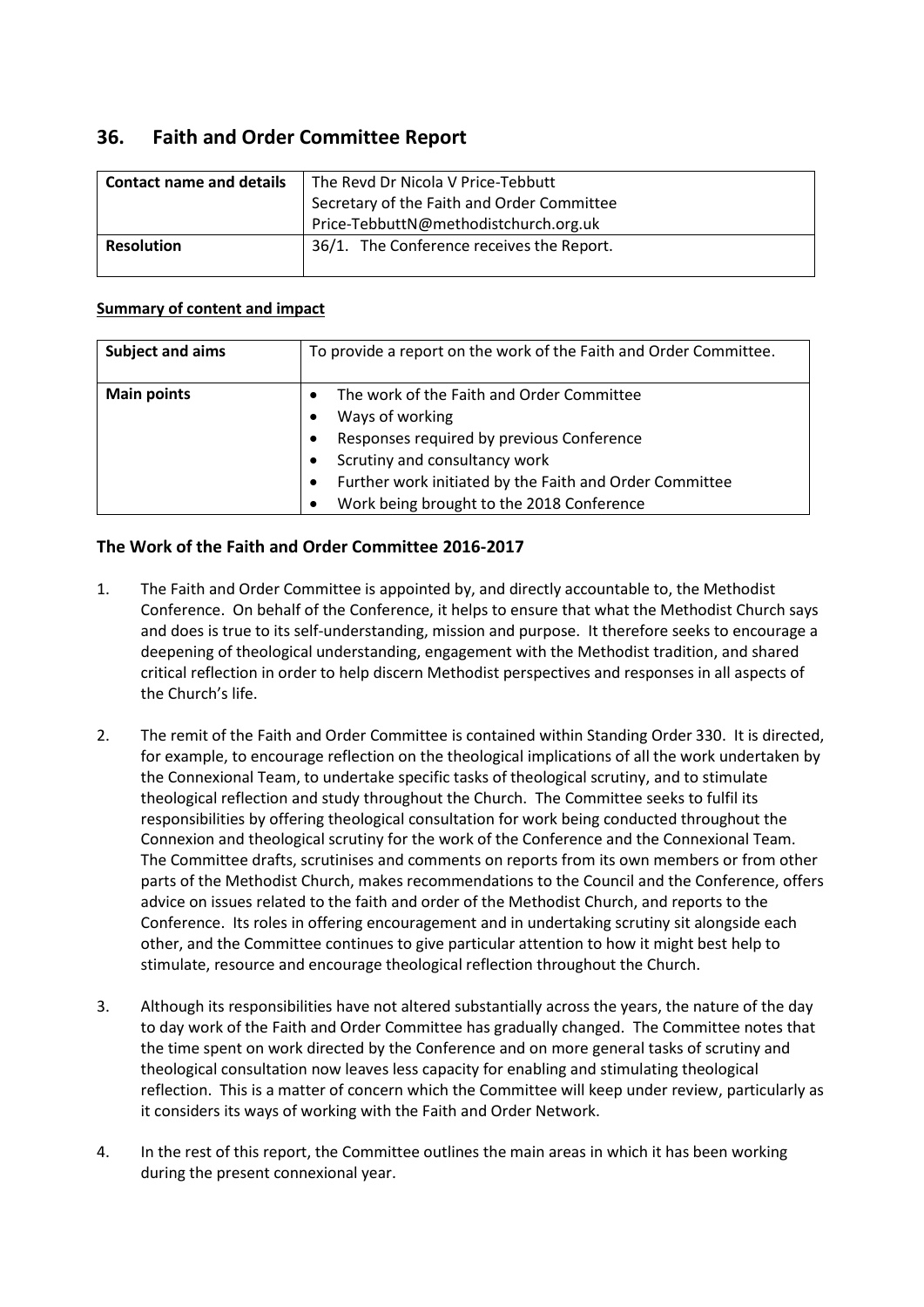#### 5. **Ways of working**

- 5.1. The Committee continues to consider the best ways of working in order to provide a theologically rich, robust and also cost-effective way of fulfilling its remit. It has begun a conversation about improving ways of conferring within the Committee, with members of the Faith and Order Network and more widely, acknowledging that pressures of time and workload are often constraints for all involved.
- 5.2. The work of establishing the Faith and Order Network continues. This is an approved panel of people with relevant skills and gifts who are willing to be called upon to support the Committee in its work. The Secretary is always glad to be informed of the names of individuals, lay or ordained, who have proven theological skills, an ability to analyse complex documents, and a good understanding of Methodist theology, doctrine and polity.
- 5.3. The Committee has met three times since the 2016 Conference: in September for a day meeting; in November for a 24-hour residential meeting; and in March for a 24-hour residential meeting. It appoints an Executive to make some decisions on behalf of the Committee between meetings. The Liturgy and Worship Sub-Committee assists the Committee in completion of its tasks (SO 330(2)). It meets according to need and utilises electronic ways of working.
- 5.4. A Joint Subgroup, appointed by the faith and order bodies of the Methodist Church and the Church of England, continues to take forward the work on ministry and oversight; and the Committee expects to bring a report to the 2018 Conference.
- 5.5. All reports, questions and communication to the Committee should be sent in the first instance to the Secretary of the Committee. The Committee has agreed a protocol for Faith and Order representation and consultation. As a general principle no one speaks on behalf of the Faith and Order Committee, except for the Secretary, unless they are specifically authorised to do so. Whilst those representing the Faith and Order Committee on other bodies cannot act on behalf of the Committee they shall endeavour: to articulate faith and order perspectives and highlight questions and concerns as appropriate; to encourage a shared engagement in theological reflection; to liaise with the Secretary of the Faith and Order Committee; and to make reports or raise issues with the Committee as required.
- 5.6. The Committee continues to explore how it might best work with others in order to seek to stimulate theological reflection and study throughout the Church (SO 330(3)). It welcomes opportunities for collaboration and would encourage the creation of more opportunities for Methodists to confer theologically together within our oversight structures. It is particularly grateful for early conversations with working parties appointed by the Conference or the Council in order to identify whether the work is likely to involve any issues of faith and order.
- 5.7. The appointment of the Faith and Order Committee is the responsibility of the Methodist Conference. The Committee expresses its thanks to Catherine Frieze who will be retiring as a member of the Committee at the end of this connexional year.

#### **6. Responses required by previous Conferences**

The Faith and Order Committee has been working on responses to specific Conference resolutions, and draws the attention of the Conference to the following:

## 6.1. **Theological principles underpinning issues of ministerial remuneration**

The Conference directed the Faith and Order Committee to "undertake a major review of the theological foundation of all matters of ministerial remuneration and to report to the Conference of 2017" (*resolution 46/4, Conference 2015).* The response to this resolution is brought as part of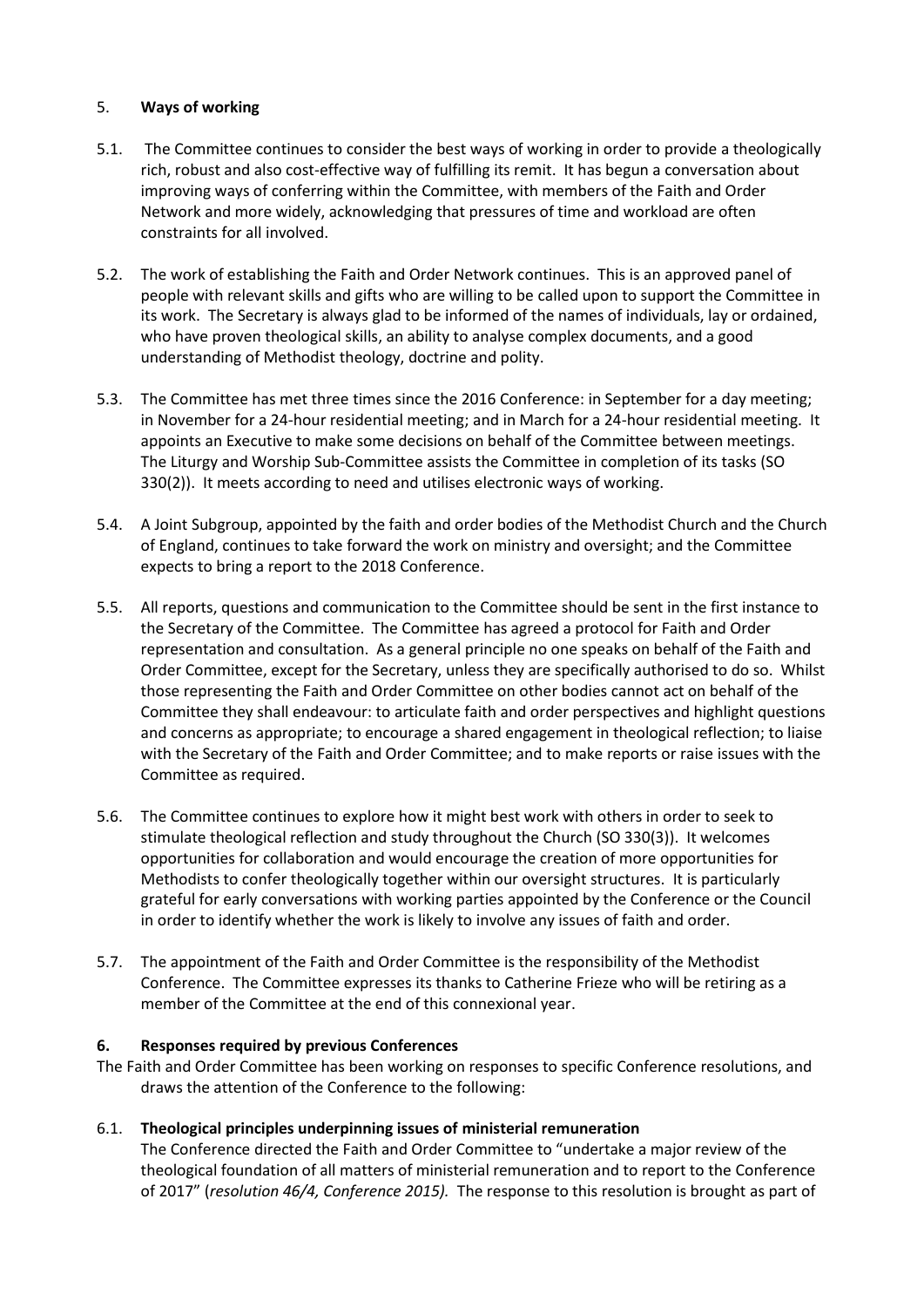the report of the Connexional Allowances Committee to the 2017 Conference. During its review of the current understanding and practice in respect of matters of ministerial remuneration, the Faith and Order Committee acknowledged the pragmatic, pastoral and wider policy considerations that will continue to shape decisions in these areas. It is not necessarily the case that theological principles can be adduced to underpin current practice or to require any particular alternative, nor that theological reflection on these issues leads to a clear direction of travel. In addition, any consideration of matters of ministerial remuneration cannot be divorced from broader theological questions about the use of money and resources. The focus of the Faith and Order Committee's work therefore has been to articulate theological values and principles to assist with questions about how the Church financially resources and supports ministers.

6.2 The following response is brought as a separate report:

The Gift of Connexionalism in the 21st Century *(resolution 14/2, Conference 2015).*

#### **7. Scrutiny and consultancy work**

- 7.1. The Committee has engaged with various questions, projects, and Council papers, offering specific responses to reports and other documents, continuing involvement in the support of working groups, or commentary on the development of reports and resources produced by the Connexional Team. Where appropriate, specific responses have been sent directly to the authors of reports or to those providing the lead in these areas of work.
- 7.2. Under SO 330(10) the Faith and Order Committee has a specific responsibility in scrutinising all matters directly concerning the faith and order of the Church presented to the Conference by other bodies. Such scrutiny requires consultation with the full Committee, and often some collaborative working, and the Committee is therefore grateful for early conversations to establish effective and constructive ways of working and to enable opportunities for shared reflection as the work develops.
- 7.3. The Committee continues to reflect on how it might best support members of the Connexional Team, and those undertaking work (individuals and working parties) on behalf of the Conference and Methodist Council, to think about how their work might be theologically resourced and what it means to reflect theologically in the context of the Methodist Church in Britain.

## **8. Further work initiated by the Faith and Order Committee**

The Faith and Order Committee offers advice and responds to a variety of questions and concerns that arise in the life of the Methodist Church in Britain. From time to time some more significant work and further exploration is warranted. The Faith and Order Committee has, this year, undertaken three new pieces of work and will report to the Conference in due course.

#### 8.1. **Response to** *A Call to Holiness: From Glory to Glory*

*A Call to Holiness: From Glory to Glory* is the tenth report of the International Commission for dialogue between the Roman Catholic Church and the World Methodist Council. The Faith and Order Committee will bring a proposed response to the Conference of 2018 and intends to hold a study day in the autumn to explore and discuss the report and the British Methodist Church's response to it. The Secretary of the Faith and Order Committee will be pleased to hear from anyone who is interested in engaging with this process. A copy of the report is available at [http://worldmethodistcouncil.org/wp-content/uploads/2016/09/The-Call-to-Holiness-Final-copy-](http://worldmethodistcouncil.org/wp-content/uploads/2016/09/The-Call-to-Holiness-Final-copy-28062016.pdf)[28062016.pdf.](http://worldmethodistcouncil.org/wp-content/uploads/2016/09/The-Call-to-Holiness-Final-copy-28062016.pdf)

#### 8.2. **Theology of safeguarding**

It has become clear that some further theological reflection on issues of safeguarding would be